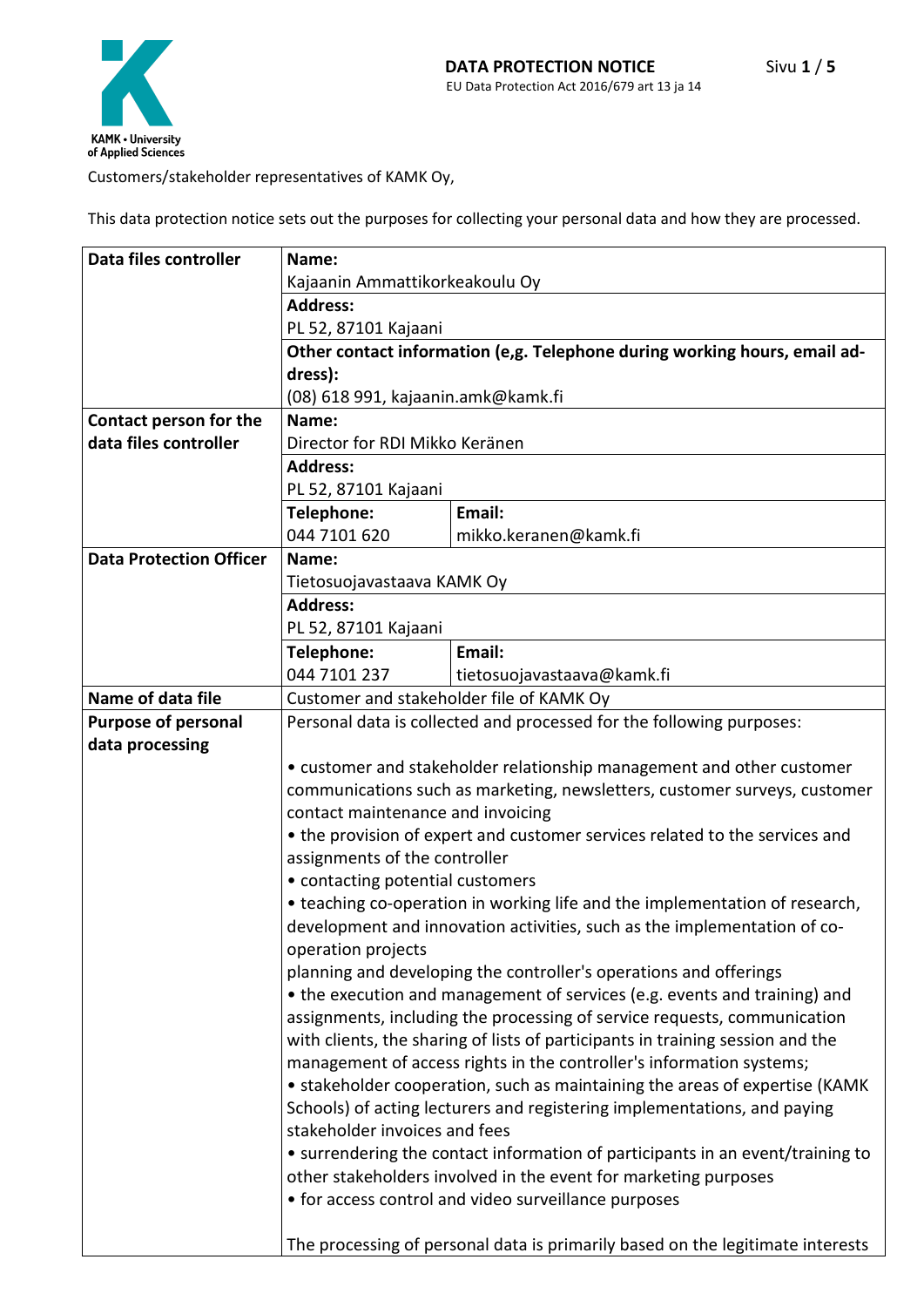

| KAMK • University   |                                                                                                                                                                                                                                                                                                                                                                                                                                                                                                                                                                                                                                                                                                                                                                                                                                                                                                                                                                                                                                                                                                                                                                                                                                                                                                                                                                                                                                                                             |
|---------------------|-----------------------------------------------------------------------------------------------------------------------------------------------------------------------------------------------------------------------------------------------------------------------------------------------------------------------------------------------------------------------------------------------------------------------------------------------------------------------------------------------------------------------------------------------------------------------------------------------------------------------------------------------------------------------------------------------------------------------------------------------------------------------------------------------------------------------------------------------------------------------------------------------------------------------------------------------------------------------------------------------------------------------------------------------------------------------------------------------------------------------------------------------------------------------------------------------------------------------------------------------------------------------------------------------------------------------------------------------------------------------------------------------------------------------------------------------------------------------------|
| of Applied Sciences | of the controller (e.g. customer relationship management, to guarantee legal<br>protection, marketing, invoicing, payment of fees, distributing event partici-<br>pant lists, surrendering data to stakeholders for marketing purposes) or on<br>agreement (e.g. enrolment in training) or on legal obligations (e.g. bookkeep-<br>ing obligations in relation to storing invoicing data. In addition, consent may<br>be sought from the data subjects as necessary                                                                                                                                                                                                                                                                                                                                                                                                                                                                                                                                                                                                                                                                                                                                                                                                                                                                                                                                                                                                         |
|                     | In cases of co-operation related to teaching and research, development and<br>innovation, the processing of data is based on the statutory tasks of the Uni-<br>versity of Applied Sciences (University of Applied Sciences Act 932/2014).                                                                                                                                                                                                                                                                                                                                                                                                                                                                                                                                                                                                                                                                                                                                                                                                                                                                                                                                                                                                                                                                                                                                                                                                                                  |
|                     | Special remarks concerning training and events organized by the controller:<br>Data surrendered for enrolment purposes can be used to organize the event<br>in question and the names of the enrolled can be shared in the list of partici-<br>pants. The event may be recorded on video. The purpose of filming is to ena-<br>ble participation in training remotely or the use of recordings/images for edu-<br>cational or marketing purposes.                                                                                                                                                                                                                                                                                                                                                                                                                                                                                                                                                                                                                                                                                                                                                                                                                                                                                                                                                                                                                           |
|                     | KAMK may also use external processors of personal data, such as companies<br>providing system services, which process personal data on behalf of KAMK on<br>a contractual basis.                                                                                                                                                                                                                                                                                                                                                                                                                                                                                                                                                                                                                                                                                                                                                                                                                                                                                                                                                                                                                                                                                                                                                                                                                                                                                            |
| Data file content   | The customer/stakeholder file retains and update the following data:<br>contact information of persons who have used KAMK's services and<br>$\bullet$<br>the organizations they represent<br>contact information for KAMK's contract customers and the persons<br>$\bullet$<br>acting as their representatives<br>contact information of potential customers<br>$\bullet$<br>contact details of persons who have otherwise given their marketing<br>$\bullet$<br>consent and the organizations they represent<br>contact details of stakeholders<br>۰<br>information on the events and measures concerning the implementa-<br>tion of KAMK's above-mentioned tasks and customer/stakeholder re-<br>lationship management.<br>The following information concerning the data subject can be retained:<br>name of customer/stakeholder organisation<br>$\bullet$<br>name of person(s) representing the customer/stakeholder organisa-<br>tion<br>professional title<br>contact information (address, telephone, email, other possible contact<br>details)<br>invoicing information<br>information concerning services ordered by the customer<br>$\bullet$<br>state of customer relations<br>$\bullet$<br>information concerning the qualifications and competence of external<br>$\bullet$<br>experts<br>student group code, academic year, year of graduation, degree<br>$\bullet$<br>order history<br>access monitoring and video surveillance data if the data subject has |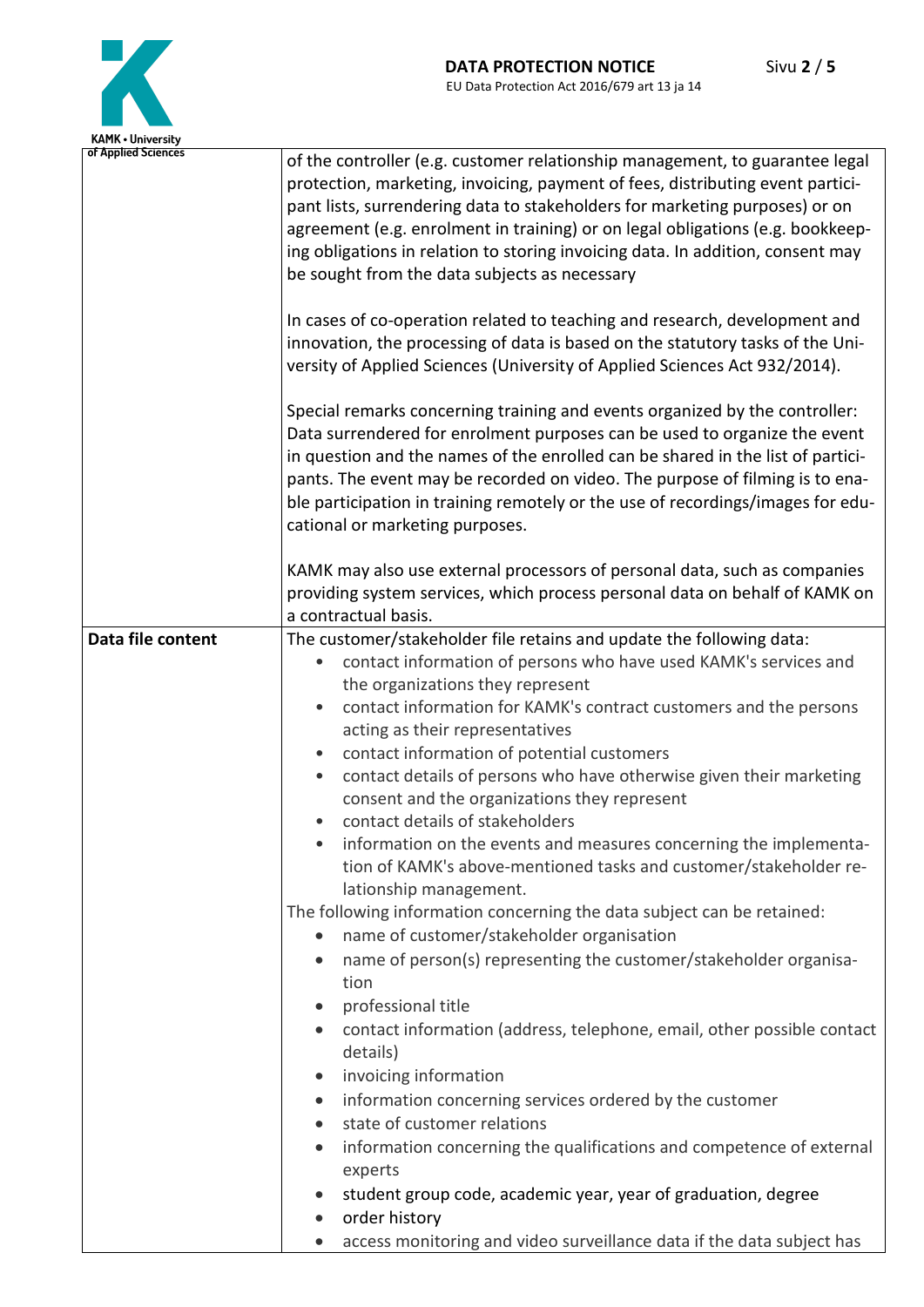

| <b>KAMK • University</b>                                 |                                                                                                                       |  |  |
|----------------------------------------------------------|-----------------------------------------------------------------------------------------------------------------------|--|--|
| of Applied Sciences                                      | visited our facilities                                                                                                |  |  |
|                                                          | IT administration data such as technical ID, logged data, user names,<br>$\bullet$                                    |  |  |
|                                                          | technical data related to services offered                                                                            |  |  |
|                                                          |                                                                                                                       |  |  |
|                                                          | It may be possible to identify people recorded in training videos/broadcasts or                                       |  |  |
|                                                          | images.                                                                                                               |  |  |
|                                                          | Data for marketing purposes may be used for as long as the controller needs                                           |  |  |
|                                                          | the information for that purpose. For accounting purposes, data will be re-<br>tained for as long as required by law. |  |  |
|                                                          |                                                                                                                       |  |  |
|                                                          |                                                                                                                       |  |  |
|                                                          | Service requests related to service activities are retained for 10 years from the                                     |  |  |
|                                                          | end of the calendar year in which the service request has been resolved.                                              |  |  |
|                                                          |                                                                                                                       |  |  |
|                                                          | Personal data stored on potential customers will be deleted if no customer                                            |  |  |
|                                                          | relationship or stakeholder cooperation occurs.                                                                       |  |  |
| <b>Authorised sources of</b>                             | Data is primarily obtained from the data subject.                                                                     |  |  |
| information                                              |                                                                                                                       |  |  |
|                                                          | Data can be collected and supplemented using e.g.                                                                     |  |  |
|                                                          | publicly available sources (e.g. the internet),<br>٠                                                                  |  |  |
|                                                          | the Vainu data service (based on contract, the data is publicly available<br>online)                                  |  |  |
|                                                          | contact registers purchased from external service providers                                                           |  |  |
|                                                          | based on different forms of contact (email, telephone, appointments,<br>$\bullet$                                     |  |  |
|                                                          | events)                                                                                                               |  |  |
|                                                          |                                                                                                                       |  |  |
| <b>Authorised surrender-</b>                             | None.                                                                                                                 |  |  |
| ing of data to third par-                                |                                                                                                                       |  |  |
| ties (recipients of per-                                 |                                                                                                                       |  |  |
| sonal data)                                              |                                                                                                                       |  |  |
| <b>Surrendering or transfer</b>                          | None.                                                                                                                 |  |  |
| of data to outside the                                   |                                                                                                                       |  |  |
| <b>EU or EEA</b>                                         |                                                                                                                       |  |  |
| <b>Principles of protecting</b><br>date held in the data | <b>Manually produced material:</b><br>Paper material is stored in a locked archive.                                   |  |  |
| file                                                     |                                                                                                                       |  |  |
|                                                          |                                                                                                                       |  |  |
|                                                          | <b>ADP</b> material:                                                                                                  |  |  |
|                                                          | The electronic information systems of the data file are protected by<br>$\bullet$                                     |  |  |
|                                                          | appropriate technical measures, including e.g. regular operating sys-                                                 |  |  |
|                                                          | tem and application updates, encrypted connections to the environ-                                                    |  |  |
|                                                          | ment, and a secure network environment.                                                                               |  |  |
|                                                          | Access rights are protected by a personal username and password.                                                      |  |  |
|                                                          | Access to data is restricted to authorized users.                                                                     |  |  |
|                                                          | Access is determined by work related duties.<br>$\bullet$                                                             |  |  |
|                                                          | The above information has not been classified as confidential but some data                                           |  |  |
|                                                          | (e.g. orders, invoicing) are confidential.                                                                            |  |  |
| Storage, archiving and                                   | Data retention is based on KAMK's information management plan and current                                             |  |  |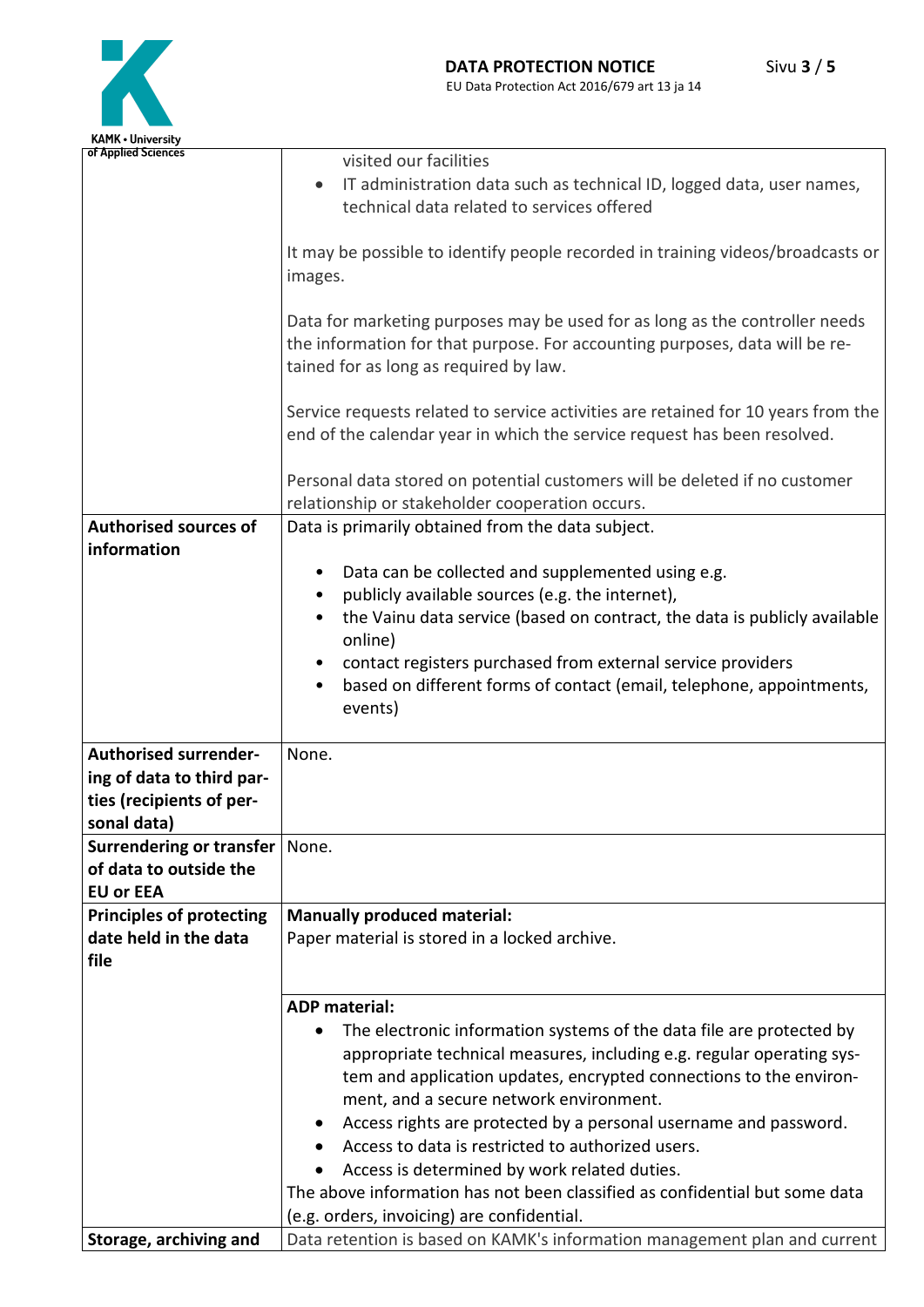

| of Applied Sciences<br>destruction of data | legislation.                                                                                                                                                                                                                                                                                                                                                                                                                                                                                                      |
|--------------------------------------------|-------------------------------------------------------------------------------------------------------------------------------------------------------------------------------------------------------------------------------------------------------------------------------------------------------------------------------------------------------------------------------------------------------------------------------------------------------------------------------------------------------------------|
|                                            | Basic personal data is retained in the customer and stakeholder data file for<br>as long as the customer relationship is valid. KAMK removes the personal data<br>of representative(s) of customer organisation(s) (registered contact person)<br>from the data file if informed that such person(s) have left the service of the<br>customer organization or no longer represent the customer organization. Per-<br>sonal data will also be deleted from the data file if the data subject withdraws<br>consent. |
|                                            | Data related to KAMK's service activities are stored in the customer and<br>stakeholder data file for ten years from the end of the calendar year in which<br>the matter was resolved.                                                                                                                                                                                                                                                                                                                            |
|                                            | Data belonging to specific categories of personal data shall be deleted imme-<br>diately when no longer needed for the original purpose of use.                                                                                                                                                                                                                                                                                                                                                                   |
| The data subject's right                   | Data subject's right of access to own data ("verification right")                                                                                                                                                                                                                                                                                                                                                                                                                                                 |
| to access personal data                    | Data subjects have the right to receive confirmation as to whether personal<br>data concerning them are being processed or not. If their personal data are<br>being processed, the data subjects are entitled to gain access to their person-<br>al data. The data controller has the duty to provide the data subject with a<br>copy of the personal data being processed.                                                                                                                                       |
| The data subject's right                   | Data subject's right of rectification                                                                                                                                                                                                                                                                                                                                                                                                                                                                             |
| to rectify (correct) data                  | Data subjects have the right to demand that erroneous, inaccurate or incom-<br>plete personal data be rectified or supplemented by the data controller with-<br>out undue delay.                                                                                                                                                                                                                                                                                                                                  |
| Other rights of the data                   | Right to portability (transfer of data from one data file to another)                                                                                                                                                                                                                                                                                                                                                                                                                                             |
| subject                                    | In certain situations, the data subject has the right to receive personal data<br>she/he has surrendered to a controller, in a structured, commonly used and<br>machine-readable format and has the right to transmit those data to another<br>data controller.                                                                                                                                                                                                                                                   |
|                                            | This right only applies to situations where data processing is automatic and is<br>based on consent or contract.                                                                                                                                                                                                                                                                                                                                                                                                  |
|                                            | Right to have data deleted/erazed<br>In certain situations, the data subject has the right to request that his/her<br>personal data be erazed without undue delay.                                                                                                                                                                                                                                                                                                                                                |
|                                            | Right to object to processing, automatic decision-making and profiling<br>In certain situations, the data subject has for reasons specific to the said per-<br>son's situation the right to object at any time, to the processing of his/her<br>personal data, which by law is based on the public interest, the exercising of<br>public power or legitimite interest.                                                                                                                                            |
|                                            | The right to object to processing does not concern data that is legally pro-                                                                                                                                                                                                                                                                                                                                                                                                                                      |